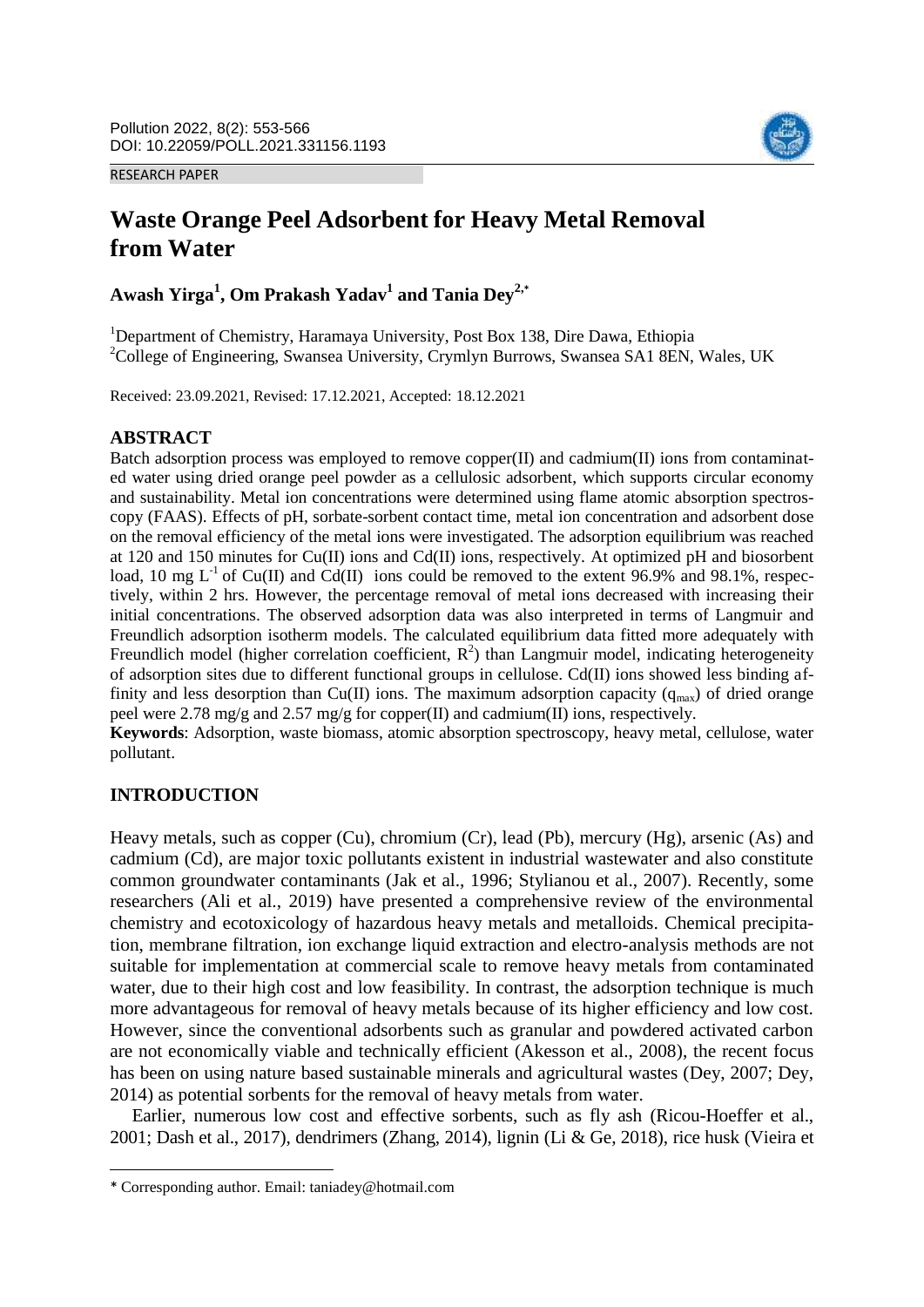al., 2012), peat (Ho & Mckay, 2000), microbial biomass (Ahluwalia & Goyal, 2007) and agricultural byproducts (Jaramillo et al., 2009) have been used for the removal of heavy metals from wastewater. Researchers (Czikkely et al., 2018) have reviewed heavy metal adsorption processes by several organic matters from wastewater. Agro-based waste material can also be used as inexpensive unconventional sorbents for the removal of heavy metal pollutants from the contaminated water (Li & Ge, 2018; Feng et al., 2009; Yuvaraja et al., 2012; Saravanan & Ravikumar, 2015; Wang et al., 2017). Cellulose is the most abundant organic polymer found in agricultural waste. Cellulose is a long-chain polysaccharide with several D-glucopyranose units linked by β-1,4-glycosidic bonds. Cellulosic microfibrils (Dey, 2013) can be obtained by alkaline pre-treatment of agricultural waste, which can be utilized for water treatment (Dey, 2012). The corresponding author (Dey, 2012) has reviewed the effects of nano-size, pH, competing species, temperature, pollutant concentration, contact time and adsorbent dose on heavy metal removal efficiency using magnetic and cellulosic nanomaterials.

Copper is widely used in heat exchangers, motors, plumbing fittings, roofing, chemical and marine equipment, cooking utensils, wood preservatives, anti-fouling agents, paints, electronic appliances and as a trace nutrient in livestock feeds. It enters our environment through coalfired power stations, metal production, waste incinerators, sewage treatment, agricultural chemicals, earth's crust and cigarette smoke. Copper(II) at lower concentrations is one of essential trace nutrients for plants and animals and functions as bacteriostatic, fungicide, and wood preservative. However, at higher concentrations in air, water and soil, Cu(II) ions become poisonous to organisms including human beings, animals, shellfish and plants. Intake of over dosed copper by humans may cause to severe mucosal and gastrointestinal irritation, hepatic and renal damage, widespread capillary and liver damage, and central nervous problems (Antunes et al., 2003; Larous et al., 2005). Excess copper in soils is toxic to some microorganisms, disrupting nutrient-cycle and inhibiting the mineralization of essential nutrients such as nitrogen and phosphorus.

Cadmium, another toxic heavy metal, enters our environment through various sources such as volcanic activity, effluents from mining, alloys, electroplating, smelting, paint and pigments industries, nickel-cadmium battery wastes, and fertilizers (Iqbal & Edyvean, 2005). Cd (II) ions, if present in drinking water or food material, are hazardous to human as well as animal health (Godt et al., 2006). These can cause damage to kidney, renal dysfunction, bone diseases and liver damage (Iqbal et al., 2007).

Therefore, the removal and recovery of toxic heavy metal ions such as Cu(II) and Cd(II) from contaminated environment is of great importance. Fruit peels are a major source of cellulose, which can offer an effective solution to this issue. For example orange peel, due to its natural abundance, waste resources and minimal processing, could be a potential low-cost adsorbent for water pollutants, hence supporting the principles of circular economy and sustainability. In the present study, dried orange peel abundantly available from soft drink industries as a waste material, has been used as the sorbent for the removal of  $Cu(II)$  and  $Cd(II)$  ions from their aqueous solutions. Effects of parameters such as pH, sorbent load, sorbate-sorbent contact time, metal ion initial concentration to achieve highest efficiency of the sorbent powder for metal ions removal, have been investigated along with cellulosic adsorption mechanism.

### **MATERIAL & METHODS**

Copper sulphate  $[CuSO_4.5H_2O, MW: 249.68 g.mol^{-1}]$ , cadmium sulphate  $[CdSO_4.8H_2O, MW:$ 769.55 g.mol<sup>-1</sup>], ethanol [C<sub>2</sub>H<sub>5</sub>OH, MW:46.07 g.mol<sup>-1</sup>], hydrochloric acid [HCl, MW: 36.46 g.mol<sup>-1</sup>] and sodium hydroxide (NaOH, MW: 39.99 g.mol<sup>-1</sup>] from FLUKA were of analytical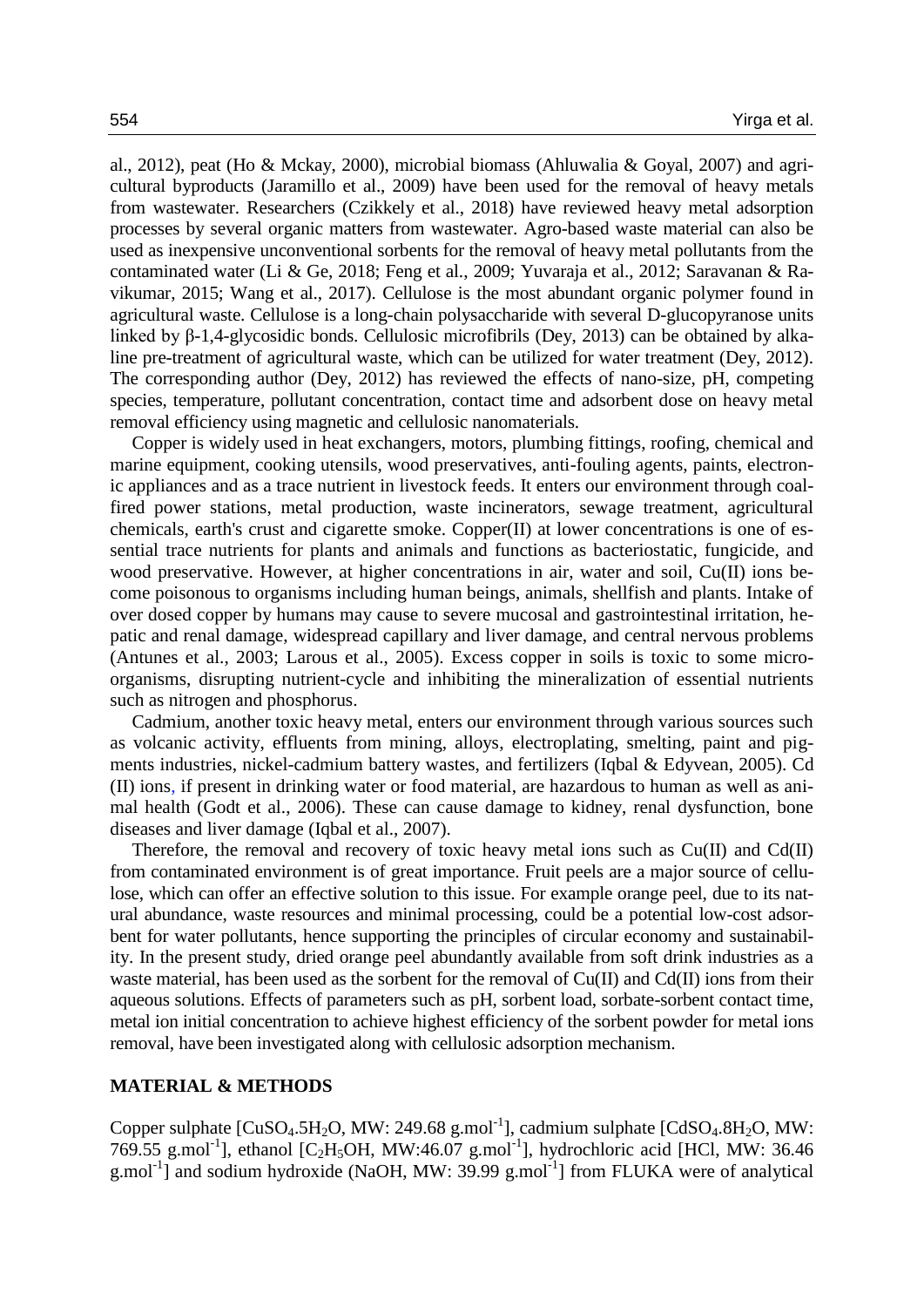grade and deionized water was used as a solvent.

The orange peel collected from local sources was thoroughly washed with deionized water and then air-dried in an oven at  $70^{\circ}$ C for 24 hrs. The dry orange peels were ground to fine powder, sieved using 1 mm mesh and preserved in an air tight bottle before further use. The dried orange peel powder (50 g) thus prepared, was soaked in 250 mL ethanol and treated with 250 mL of 1% NaOH solution at room temperature for 24h. Alkaline pre-treatment is an excellent method to remove chlorophyll pigments and other interfering substances of relatively low molecular mass e.g. hemicellulose, lignin, wax and pectin (Brinchi et al., 2013). The resulting mixture was then filtered and the residue was thoroughly washed with de-ionized water and again air- dried at  $70^{\circ}$ C in an oven for 6 hrs. There are some reports of using chemically modified orange peel as adsorbent, but our aim was to keep the process as simple and natural as possible.

Heavy metal ion solution (100 mL) of known concentration (in mg/L), taken in a 250 mL Erlenmeyer, was mixed with a known amount of the as-prepared orange peel powder. The pH of the mixture was adjusted to the desired level, using 0.1M HCl and 0.1M NaOH, and measured on a pH-meter (MP 220). The mixture was then stirred using a rotary shaker (SO1 Orbital shaker, UK). Five mL each of the reaction mixture, collected at intervals, was filtered using a Whatman No. 1 filter paper and the filtrate was analyzed for metal ion concentration using a flame atomic absorption spectrophotometer (FAAS, Scientific Model: 210VGP) equipped with deuterium background corrector, hollow cathode lamp and standard airacetylene flame system. Radiation wavelength, lamp current and slit width used in the FAAS were optimized for each analyzed metal. The reagent blanks and samples were aspirated into FAAS consecutively and minimum of three readings were taken. Metal ion concentration contents of samples were determined using their respective pre-constructed standard calibration curves.

Percent removal of the metal ion was obtained using the relation:

% Removal = 
$$
[(c_0 - c_e)/c_0] \times 100
$$
 (1)

where,  $c_0$  = the initial concentration (mg/L) of metal ion and  $c_e$  = metal ion concentration (mg/L) at sorbate-sorbent equilibrium stage.

At the equilibrium stage, the aqueous phase concentration of adsorbate is measured and the adsorption capacity  $(q_e)$  is given by the expression:

$$
q_e = v/w (c_o - c_e) \tag{2}
$$

where,  $q_e$  = adsorption capacity of adsorbent (mg/g),  $v =$  volume of reaction mixture in liters and  $w =$  weight of the sorbent used in gram, and  $c_0$  and  $c_e$  are initial and equilibrium concentrations of adsorbate, respectively, in mg/L.

#### **RESULTS AND DISCUSSION**

Effects of various parameters on the percent adsorption of  $Cu(II)$  and  $Cd(II)$  on the adsorbent are described below.

Plots of % adsorption of Cu(II) ions and Cd(II) ions as a function of adsorbate-adsorbent contact time at fixed adsorbent dose (20 g/L), adsorbate concentration (50 mg/L) and agitation speed (180 rpm) are shown in Figure 1. Initially, the adsorption rate increased with time, however, an adsorbate-adsorbent equilibrium was reached at 120 and 150 minutes for Cu(II)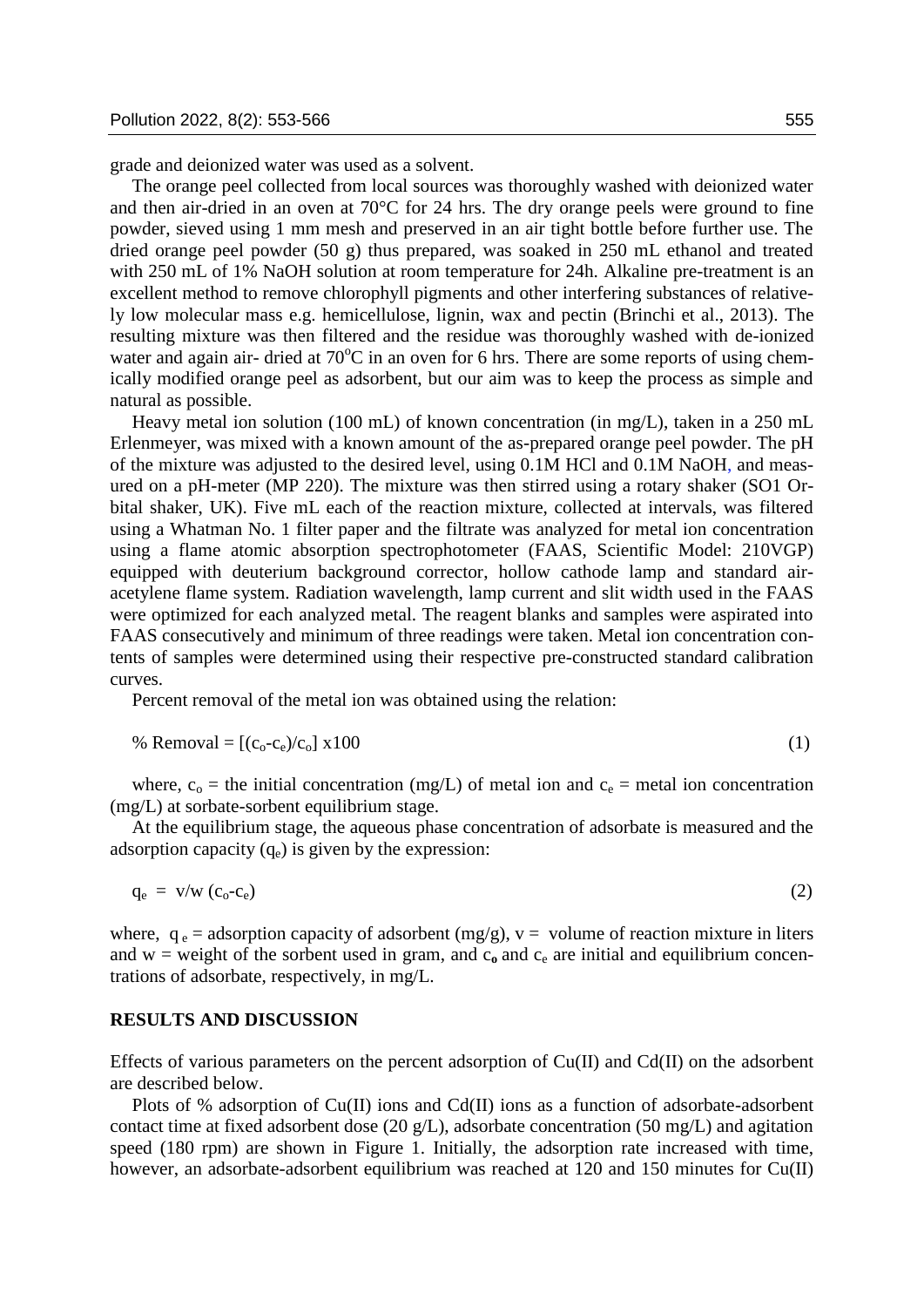ions and Cd(II) ions, respectively. The steep increase in adsorption at the initial contact time can be attributed to a large number of surface sites available for adsorption, however as the adsorbent sites get saturated by adsorbate, an equilibrium stage is reached.

Plots of percent adsorption as a function of pH for Cu(II) ions and Cd(II) ions using initial metal ions concentration  $(c_0)$  of 50 mg/L, adsorbent dose of 20g/L, adsorbate-adsorbent contact time of 150 min and agitation speed of 180 rpm, are presented in Figure 2. To achieve the maximum adsorption efficiency for Cu(II) and Cd(II), the optimum pH for these systems were found to be 4 and 6, respectively. A research group (Nascimento et al., 2019) has measured the point of zero charge (PZC) of orange peel by salt addition method and found it to be 3.5. This means that in a solution with pH less than PZC, the orange peel surface is supposed to be positively charged, whereas at a pH above PZC orange peel surface is negatively charged, favoring adsorption of positively charged metal ions, which supports our observation.



**Fig 1:** Plots of percent adsorption as a function of sorbate-sorbent contact time. Square: Cu(II) ion, Triangle: Cd(II) ion [adsorbate initial concentration  $(c_0)$ : 50 mg/L, adsorbent dose: 20 g/L and agitation speed: 180 rpm].



**Fig 2:** Plots of percent adsorption as a function of pH. Square: Cu(II) ion, Triangle: Cd(II) ion [metal ion initial concentration  $(c_0)$ : 50 mg/L, adsorbent dose: 20g/L, adsorbate-adsorbent contact time: 150 min and agitation speed: 180 rpm].

In order to minimize the cost of the overall process and also to enhance its efficiency, a knowledge of optimum amount of the adsorbent to be used is essential. Plots of percent ad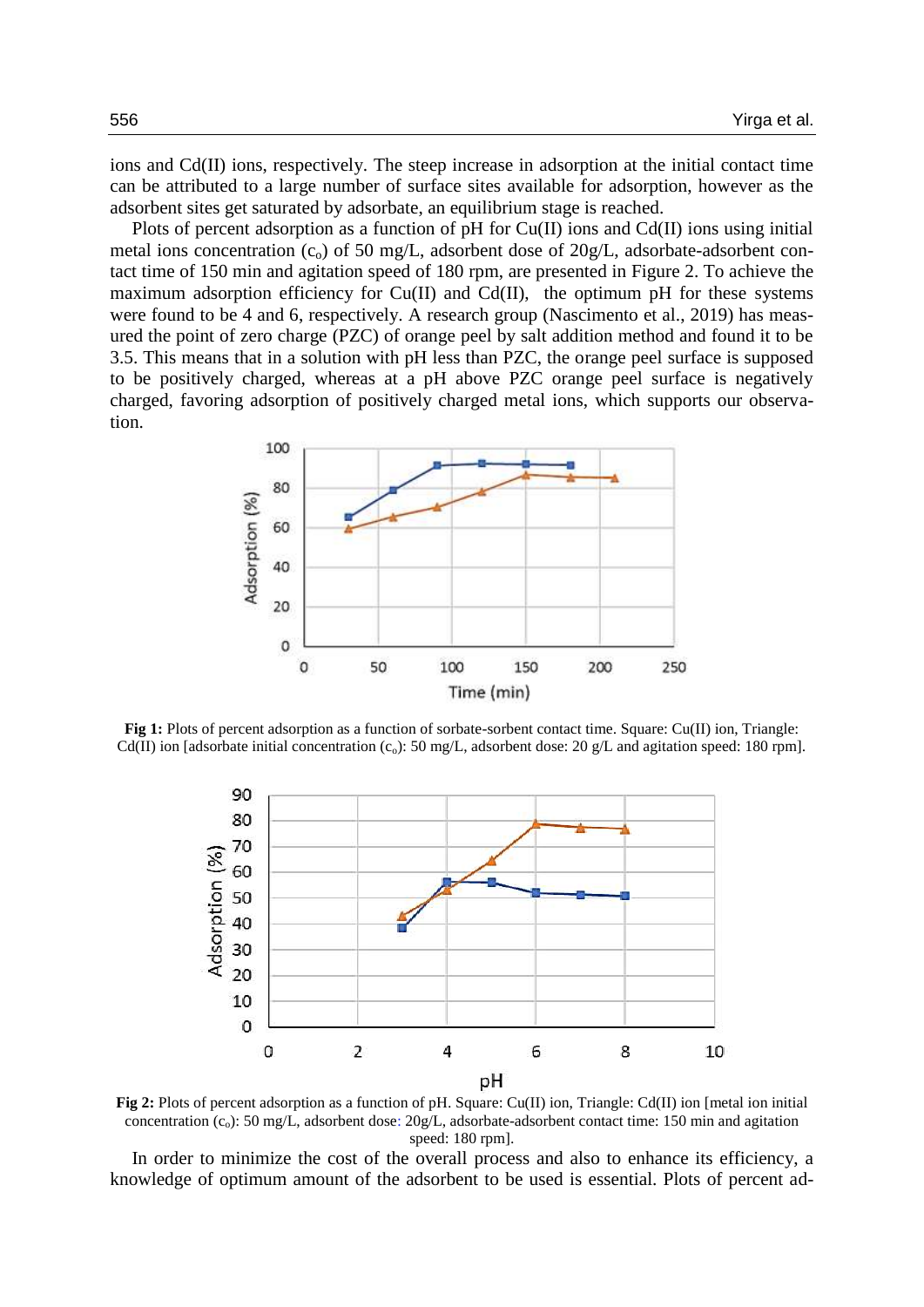sorption of Cu(II) ions and Cd (II) ions as a function of adsorbent dose at fixed adsorbate initial concentration (50 mg/L), optimum pH [4 for Cu(II) and 6 for Cd(II)], optimum time [120 min for Cu(II) and 150 min for Cd(II)] and agitation speed (180 rpm) are presented in Figure 3. Initially, with increasing adsorbent amount, the adsorption rate of metal ion increases, due to the availability of more active sites for interaction per adsorbate ion (Esposito et al., 2001). However, on further addition of the adsorbent when the adsorbate-adsorbent equilibrium is reached, any further improvement in adsorption rate ceases. The slight increase in adsorption of Cu(II) during this equilibrium stage can be attributed to slow diffusion of some Cu(II) ions through the pores of the adsorption sites, possibly due to smaller size than that of Cd(II). Thus, the optimum adsorbent dose for Cu(II) and Cd(II) ions under the above specified conditions was 25 g/L.



**Fig 3:** Plots of percent adsorption of studied metal ions as a function of adsorbent dose. Square: Cu(II) ion, Triangle: Cd(II) ion [adsorbate initial concentration: 50 mg/L, optimum pH: 4 for Cu(II) and 6 for Cd(II), optimum time: 120 min for Cu(II) and 150 min for Cd(II), and agitation speed: 180 rpm].

Plots of percent adsorption as a function of initial concentration of studied metal ions using optimum adsorbent dose (25 g/L), pH [3 for Cu(II) ions and 6 for Cd(II) ions] and agitation speed (180 rpm) are presented in Figure 4. Adsorption of heavy metal ions [Cu(II) or Cd(II) ions] with their increasing concentration is lowered throughout the studied metal ion concentration range. It may be due to the availability of fewer adsorbent sites per metal ion for ionic interaction followed by adsorbate-adsorbent complex formation, when the adsorbate concentration is increased at a given adsorbent dose (Yu et al., 2003). It is observed that at optimized pH and biosorbent load, Cu(II) and Cd(II) ions, each with initial concentration 10 mg/L, could be removed to the extent 96.91% and 98.1% respectively, within 2 hrs.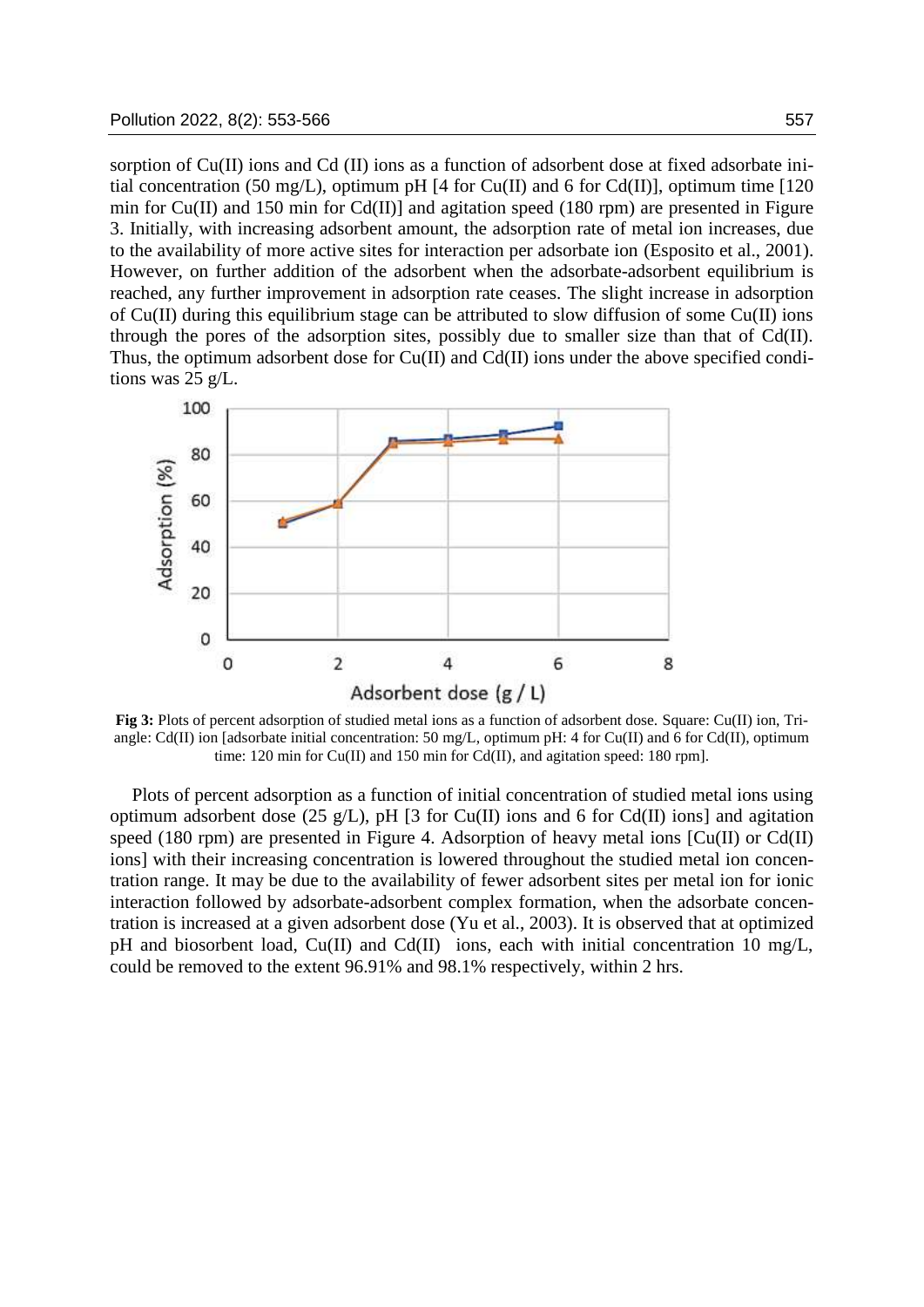

**Fig 4:** Plots of percent adsorption as a function of initial concentration of metal ion. Square: Cu(II) ion, Triangle: Cd(II) ion [optimum adsorbent dose: 25 g/L, pH: 3 for Cu(II) and 6 for Cd(II), and agitation speed 180 rpm].

An adsorption isotherm may explain the adsorption process and enable determination of the adsorption efficiency of an adsorbent for an adsorbate. There are numerous two-parameter isotherm models e.g. Langmuir, Freundlich, Elovich, Tempkin, Dubnin-Raduskevich (D–R), Harkin-Jura, and BET isotherm that can be employed for equilibrium modeling of adsorption data. The observed data have been interpreted in terms of Langmuir as well as Freundlich adsorption models. The Langmuir model (Langmuir, 1918) assumes uniform energy of adsorption and no transmigration of adsorbate forming a monolayer on the adsorbent surface, whereas the Freundlich isotherm (Freundlich, 1906) is empirical in nature and is widely used for liquid phase adsorption. On the other hand, BET adsorption isotherm assumes multilayered adsorption of sorbate on the sorbent surface.

The Langmuir isotherm for the adsorption of adsorbate in solution is given by the equation:

$$
q_e = q_m b c_e / (1 + b c_e)
$$
 (3)

where  $q_e$  is milligrams of sorbate (here, metal ions) accumulated per gram of the sorbent material (here, orange peel powder);  $q_m$  is the maximum specific uptake (mg/g) at equilibrium and 'ce' is the sorbate (metal ion) equilibrium concentration in solution; and 'b' is the ratio of adsorption and desorption rates.

The linear form of Langmuir isotherm is given by the following equation (Langmuir, 1918):

$$
c_e/q_e = c_e/q_m + 1/bq_m \tag{4}
$$

On plotting  $c_e/q_e$  against  $c_e$ , a straight line is obtained with slope  $1/q_m$  and intercept  $1/bq_m$ .

Linear plots of  $c_e/q_e$  versus  $c_e$ , for Cu(II) and Cd(II) ions as adsorbates and orange peel as adsorbent are presented in Figure 5. The slope and intercept of these plots give the values of  $1/q_m$  and  $1/bq_m$  and thus the parameters 'q<sub>m</sub>' and 'b' can be obtained and these are given in Table 1. The higher  $q_m$  value for Cu(II) (2.78 mg/g) compared to that of Cd(II) (2.57 mg/g)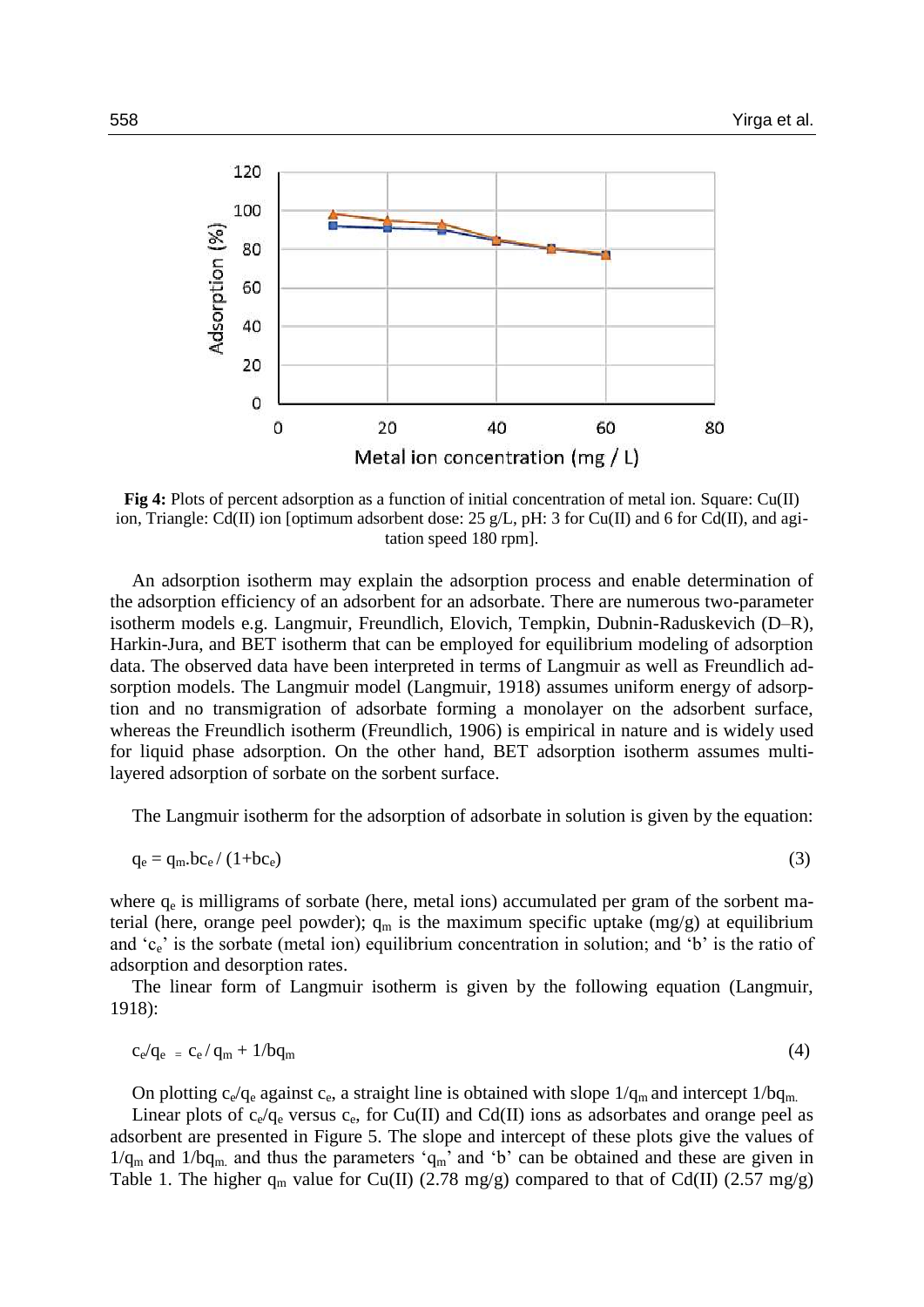indicates more adsorption capacity of the studied orange peel powder for the former ion, which is in line with the experimentally observed percent absorption of these ions.

The essential characteristic of the Langmuir isotherm may be expressed in terms of a separation parameter  $R_L$  (mg/L), which is defined as:

$$
R_{L} = 1/(1+b c_{o})\tag{5}
$$

The parameter  $R_L$  is indicative of the adsorption isotherm's shape and can predict the feasibility of an adsorption process (Juang et al., 1997). The value of separation parameter,  $R_L$ , indicates the type of Langmuir isotherm to be irreversible  $(R_L = 0)$ , favorable  $(0 < R_L < 1)$ , linear ( $R_L = 1$ ) or unfavorable ( $R_L > 1$ ). The calculated values of  $R_L$  for the adsorption of Cu(II) and Cd(II) on the studied adsorbent, as given in Table 1, are 0.338 and 0.238 respectively proving favorable adsorption process.

**Table 1:** Langmuir and Freundlich constants for the adsorption of Cu(II) and Cd(II) on orange peel powder adsorbent.

| <b>Metal</b> ions | Langmuir            |       |             |              | Freundlich |      |             |
|-------------------|---------------------|-------|-------------|--------------|------------|------|-------------|
|                   | $\mathbf{q}_{\max}$ | v     | ${\bf R}^2$ | $\mathbf{r}$ | Δf         | ш    | ${\bf R}^2$ |
| Cu(II)            | 2.78                | 0.196 | 0.947       | 0.338        | 0.78       | 2.34 | 0.996       |
| Cd(II)            | 2.57                | 0.320 | 0.971       | 0.238        | 0.49       | 1.83 | 0.999       |

 $q_{max}$ = maximum adsorption capacity (mg/g), b = constant related to binding energy,  $R^2$ = correlation coefficient,  $R_L$  = separation factor (mg/L),  $K_f$  = Freundlich adsorption capacity, n = Freundlich constant related to intensity of adsorption.

The Freundlich adsorption isotherm (Freundlich, 1906) is empirical and assumes multilayered adsorption of adsorbate on the adsorbent surface. The Freundlich adsorption equation is a widely used mathematical description of adsorption in aqueous system and is expressed as:

$$
q_e = K_f(c_e^{1/n})
$$
 (6)

where,  $c_e$  is the adsorbate equilibrium concentration and  $K_f$  and 'n' are Freundlich constants related to adsorption capacity and adsorption intensity, respectively. Freundlich adsorption equation in logarithmic form can be written as:

$$
Log q_e = Log K_f + (1/n) Log c_e
$$
 (7)

The linear plots of Log  $q_e$  versus Log  $c_e$  for Cu(II) and Cd(II) as adsorbates and orange peel powder as adsorbent, are presented in Figure 6. From the slope and intercept of these linear plots the values of the Freundlich parameters ' $K_f$ ' and 'n' can be easily obtained and these are also included in Table 1. The calculated higher  $K_f$  as well as 'n' values in favor of Cu(II) ions compared to the corresponding values for Cd(II) ions, indicate more adsorption capacity as well as intensity of the former ion which is in agreement with the actually observed percentage adsorption of these ions on the studied orange peel powder.

Homogeneous and equal energy adsorption sites and monolayer adsorption are the basic assumptions associated with Langmuir isotherm, whereas Freundlich isotherm takes into consideration the surface heterogeneity and exponential distribution of active sites and their energies. However, from the correlation coefficients of adsorption isotherm fitting (Table 1, Figures 5 and 6), it is apparent that the observed data fits much better with Freundlich model than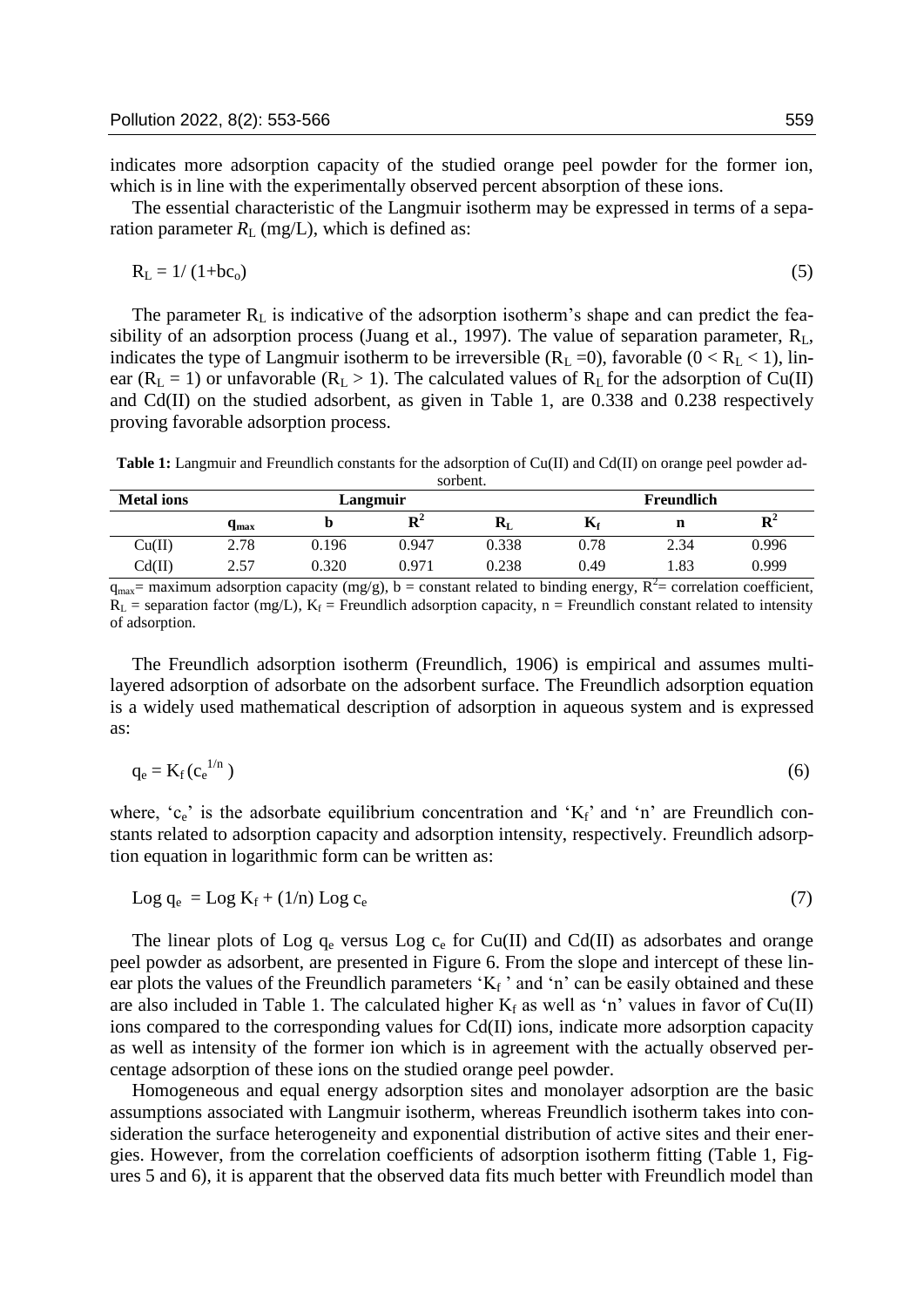Langmuir model [ $R^2$  values of 0.996 vs. 0.947 for Cu(II) ion and  $R^2$  values of 0.999 vs. 0.971 for Cd(II) ion]. This is because alkali treated dried orange peel surface has porous microstructure and contains a lot of hydroxyl and carbonyl groups present in cellulose and hemicellulose, which has been proven from earlier FTIR study (Xie et al., 2014). Two different slopes in Langmuir isotherm (Figure 5) are an indication of different binding sites present in the system, moreover, a better fit with Freundlich model supports the heterogenous nature of orange peel adsorbent. This is where our findings stand out from the rest of the publications on orange peel adsorbent for heavy metal removal, where the authors have claimed good agreement with both Langmuir and Freundlich models.



**Fig 5:** Langmuir adsorption isotherms (plots of  $c_e/q_e$  versus  $c_e$ ). Square: Cu(II) ion, Triangle: Cd(II) ion.

Electrostatic interaction, cation exchange and surface complexation are the main mechanisms operative in this adsorption process. Thermodynamics of surface adsorption can be monitored experimentally (Chatterjee et al., 2001), which can throw some light on spontaneity and endothermic/exothermic nature of the adsorption from changes in free energy and enthalpy, respectively. In particular, isothermal titration calorimetry can determine the thermodynamics of metal ion binding on biopolymer (Karlsen et al., 2010), where different ranges of free energy changes correspond to different binding sites. The higher b value of Langmuir isotherm obtained for Cd(II) ion (0.32) compared to that of Cu(II) ion (0.196), as shown in Table 1, indicates less desorption of Cd(II). On the other hand, the separation parameter  $R_L$  is a measure of metal ion affinity of the peel surface and the values of  $R<sub>L</sub>$  corroborates with that of  $K_f$  in Table 1.

It is necessary to compare the equilibrium adsorption capacity values of our study with those obtained from literature. However, in doing so, it should be kept in mind that we have not used any chemically modified biomass adsorbent such as KCl modified orange peel (Cao et al., 2011), citric acid modified orange peel (Li et al., 2007), epichlorohydrin treated rice husk (Kumar & Bandyopadhyay, 2006) etc., activated carbon (Deiana et al., 2009) or biochar (Naeem et al., 2019; Liu et al., 2019) adsorbents derived from biomass, any adsorbent material extracted from biomass such as alginate from red algae (Lucaci et al., 2020), bacterial adsorbent, and presence of EDTA chelating ligand to scavenge metal ions (Dey & Naughton, 2017) or ultrasonics to boost adsorption (Hamdaoui, 2009). So, we will be comparing similar literature reports only.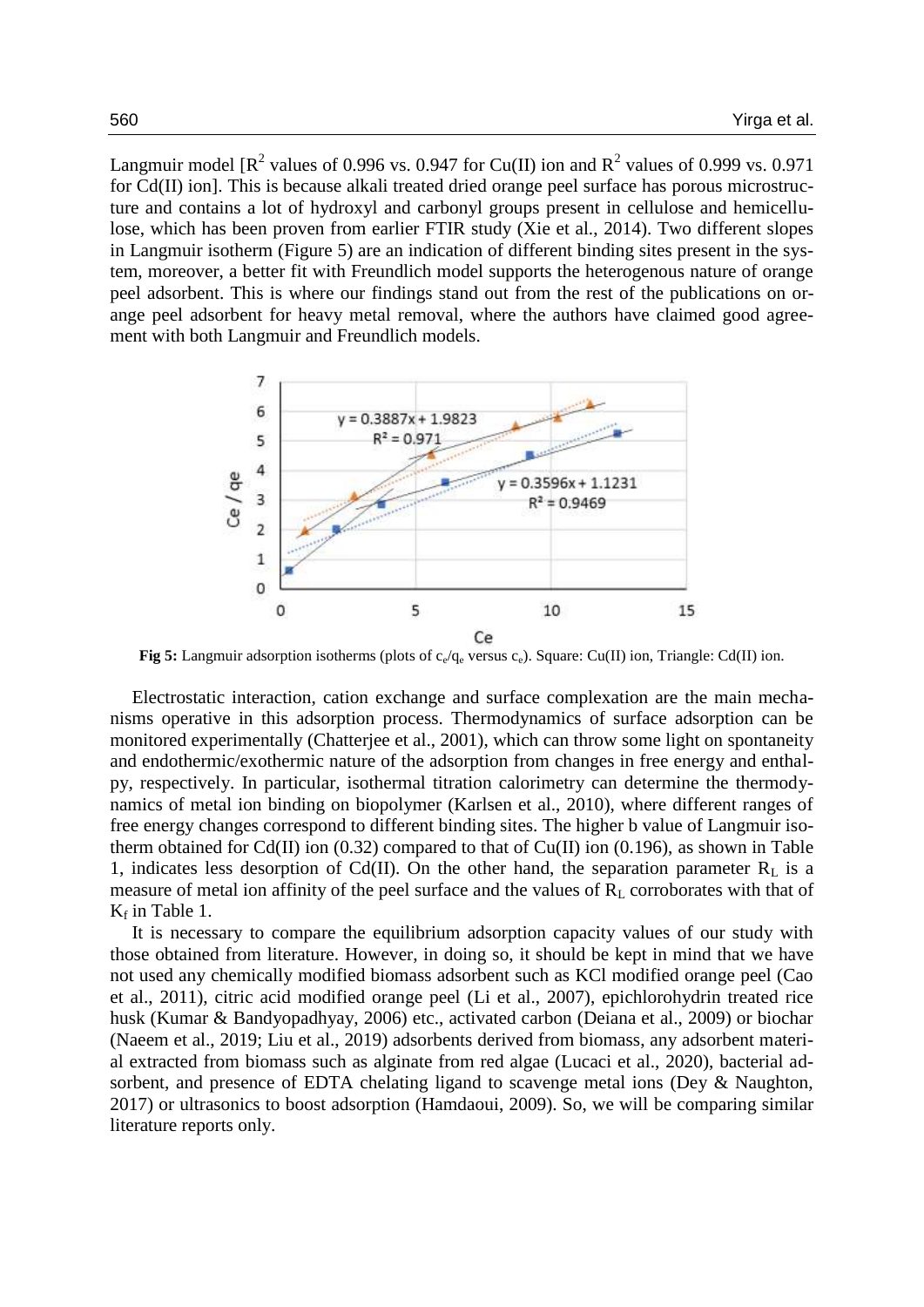

**Fig 6:** Freundlich adsorption isotherm (plots of Log  $q_e$  versus Log  $c_e$ ). Square: Cu(II) ion, Triangle: Cd(II) ion.

| Table 2: Comparison of Cd(II) adsorption capacity with literature and contributing factors. |                 |                |                                                                                 |                            |  |  |  |
|---------------------------------------------------------------------------------------------|-----------------|----------------|---------------------------------------------------------------------------------|----------------------------|--|--|--|
| <b>Unmodified agricul-</b><br>tural biosorbent                                              | $q_{max}(mg/g)$ | (g/L)          | Adsorption capacity, Adsorbent dose Initial adsorbate con-<br>centration (mg/L) | <b>Reference</b>           |  |  |  |
| Coconut copra meal                                                                          | 4.92            | 20             | 128                                                                             | Ho and Ofomaja,<br>2006    |  |  |  |
| Fig leaves<br>(Ficus carcia)                                                                | 30.31           | 5              | 40                                                                              | Farhan et. al. 2013        |  |  |  |
| Longan hull                                                                                 | 4.19            | 0.5            | 50                                                                              | Guo et. al. 2018           |  |  |  |
| Rice husk                                                                                   | 41.15           | 0.2            | 10                                                                              | El-Moselhy et. al.<br>2017 |  |  |  |
| Olive leaves                                                                                | 42.19           | 0.7            | 100                                                                             | Hamdaoui 2009              |  |  |  |
| Cocoa pod husk<br>(Theobroma cacao)                                                         | 4.42            | 20             | 100                                                                             | Obike et. al. 2018         |  |  |  |
| Green alga<br>(Ulva lactuca)                                                                | 29.1            | 10             | 10                                                                              | Ghoneim et al. 2014        |  |  |  |
| Pine sawdust                                                                                | 3.47            | 0.4            | 60                                                                              | Liu et. al. 2019           |  |  |  |
| Sawdust                                                                                     | 26.73           | 10             | 10                                                                              | Naiya et. al. 2009         |  |  |  |
| Neem bark                                                                                   | 25.57           | 10             | 10                                                                              | Naiya et. al. 2009         |  |  |  |
| Eucalyptus bark                                                                             | 14.53           | $\overline{4}$ | 100                                                                             | Ghodbane et. al.<br>2008   |  |  |  |
| Orange peel                                                                                 | 2.57            | $20\,$         | 50                                                                              | Present study              |  |  |  |

Tables 2 and 3 shows the adsorption capacity, adsorbent dose and initial metal ion concentration of Cd(II) and Cu(II) respectively for a wide range of agricultural bioadsorbents. The adsorption capacity of this present study is on the lower side, which can be explained by the contributing parameters. Initial metal ion concentration (in mg/L) is a key factor related to adsorption capacity. An increase in initial metal ion concentration offers the necessary driving force to overcome the resistance to the mass transfer of metal ion between the aqueous and solid phases (Guo et al., 2018), causing higher adsorption capacity. Apart from solid-liquid ratio, another important factor in adsorption is adsorbent dose (in g/L). With high concentration adsorbent, coagulation of adsorbent particles occur leading to reduction in available functional groups for interaction with metal ions, resulting in lower adsorption capacity (Naseem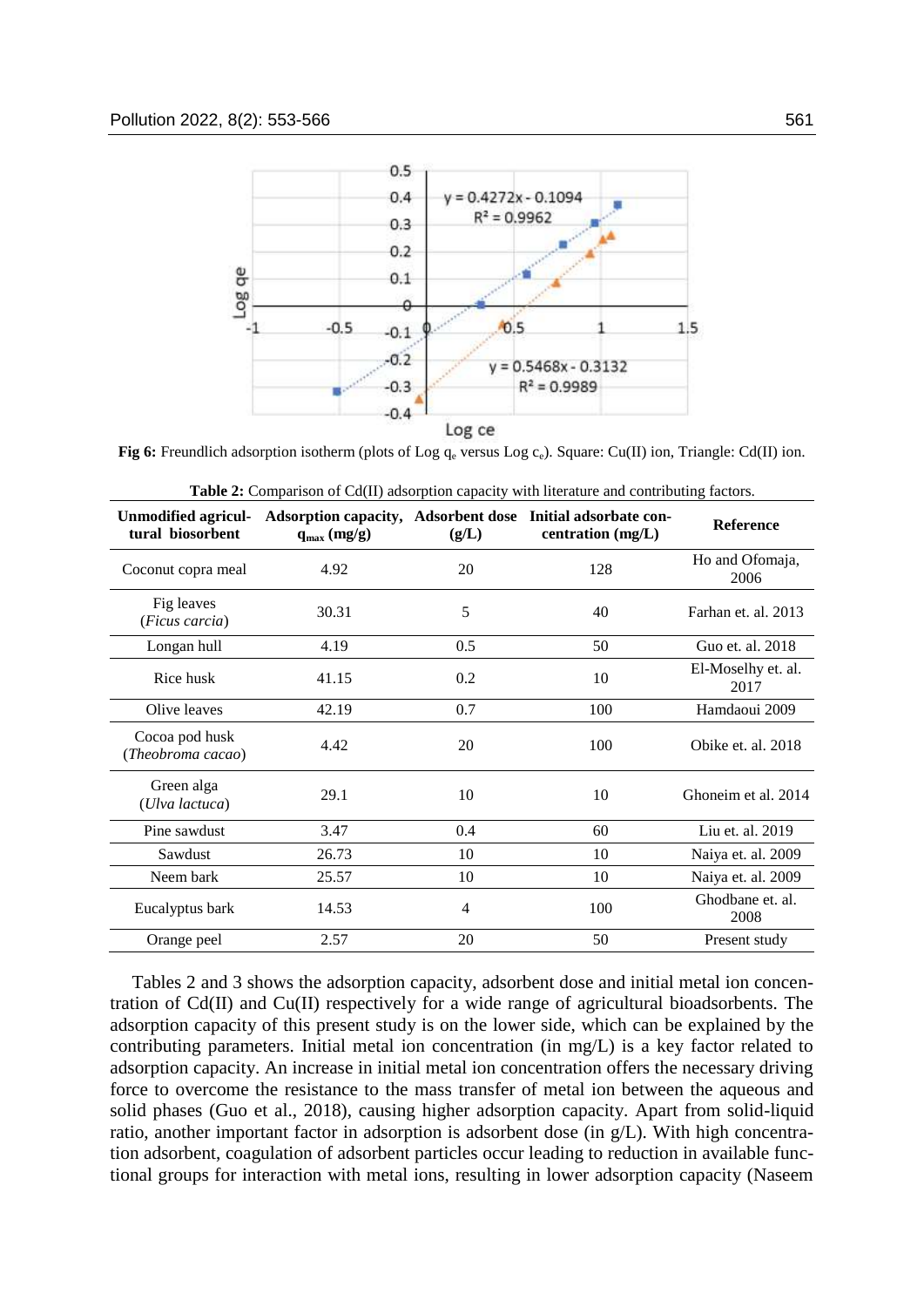et al., 2018). Based on these explanations, if we take a look at Tables 2 and 3, we see most of the researchers have used either higher initial metal ion (adsorbate) concentration or lower biomass (adsorbent) concentration or both, which contributed to their higher adsorption capacity reported in literature.

| tural biosorbent                    | Unmodified agricul- Adsorption capacity,<br>$q_{max}(mg/g)$ | <b>Adsorbent dose</b><br>(g/L) | Initial adsorbate con-<br>centration $(mg/L)$ | <b>Reference</b>           |
|-------------------------------------|-------------------------------------------------------------|--------------------------------|-----------------------------------------------|----------------------------|
| Grape vine bark                     | 43                                                          | 0.5                            | 100                                           | Haydar et. al. 2020        |
| Fig leaves (Ficus<br>carcia)        | 30.31                                                       | 0.5                            | 50                                            | Farhan et. al. 2013        |
| Grape stalks                        | 19.9                                                        | $\overline{2}$                 | 100                                           | Machado et. al.<br>2003    |
| Sesame husk                         | 10.83                                                       | 10                             | 30                                            | El-Araby et al.<br>2017    |
| Vigna radiata husk                  | 11.05                                                       | 0.1                            | 50                                            | Naseem et. al. 2018        |
| Banana peel                         | 28.56                                                       | 0.5                            | 125                                           | Afolabi et. al. 2021       |
| Cocoa pod husk<br>(Theobroma cacao) | 4.16                                                        | 20                             | 100                                           | Obike et. al. 2018         |
| Orange peel, alkali<br>treated      | 1.55                                                        | 1                              | 15                                            | Annadurai et. al.<br>2002  |
| Banana peel, alkali<br>treated      | $\overline{2}$                                              | 1                              | 15                                            | Annadurai et. al.<br>2002  |
| Rice husk                           | 133.34                                                      | 0.2                            | 10                                            | El-Moselhy et. al.<br>2017 |
| Jatropha bark                       | 11.54                                                       | 8                              | 10                                            | Nacke et. al. 2016         |
| Orange peel                         | 2.78                                                        | 20                             | 50                                            | Present study              |

**Table 3:** Comparison of Cu(II) adsorption capacity with literature and contributing factors.

# **CONCLUSION**

In order to achieve the maximum removal efficiency of the heavy metal ions Cu(II) and Cd(II) from their aqueous solutions, using low-cost orange peel powder as cellulosic adsorbent, the optimum pH as well as the optimum adsorbent dose should be used. The adsorption equilibrium was reached at 120 and 150 minutes for Cu(II) ions and Cd(II) ions, respectively. These metal ions, with an initial concentration of 10 mg/L, could be removed to the extent of 96.9% and 98.1%, respectively, within 2 hrs. The adsorption data fitted more well with the Freundlich adsorption isotherm rather than the Langmuir one, indicating heterogenous surface. Cd(II) ion showed less binding affinity and less desorption than Cu(II) ion, for orange peel surface. The maximum adsorption capacity ( $q_{max}$ ) of dried orange peel were 2.78 mg/g and 2.57 mg/g for copper(II) and cadmium(II) ions, respectively. The use of inexpensive biosorbents can be a viable alternative for the treatment of water against heavy metal pollutants as well as for a waste management strategy.

# **GRANT SUPPORT DETAILS**

The present research did not receive any financial support.

# **CONFLICT OF INTEREST**

The authors declare that there is not any conflict of interests regarding the publication of this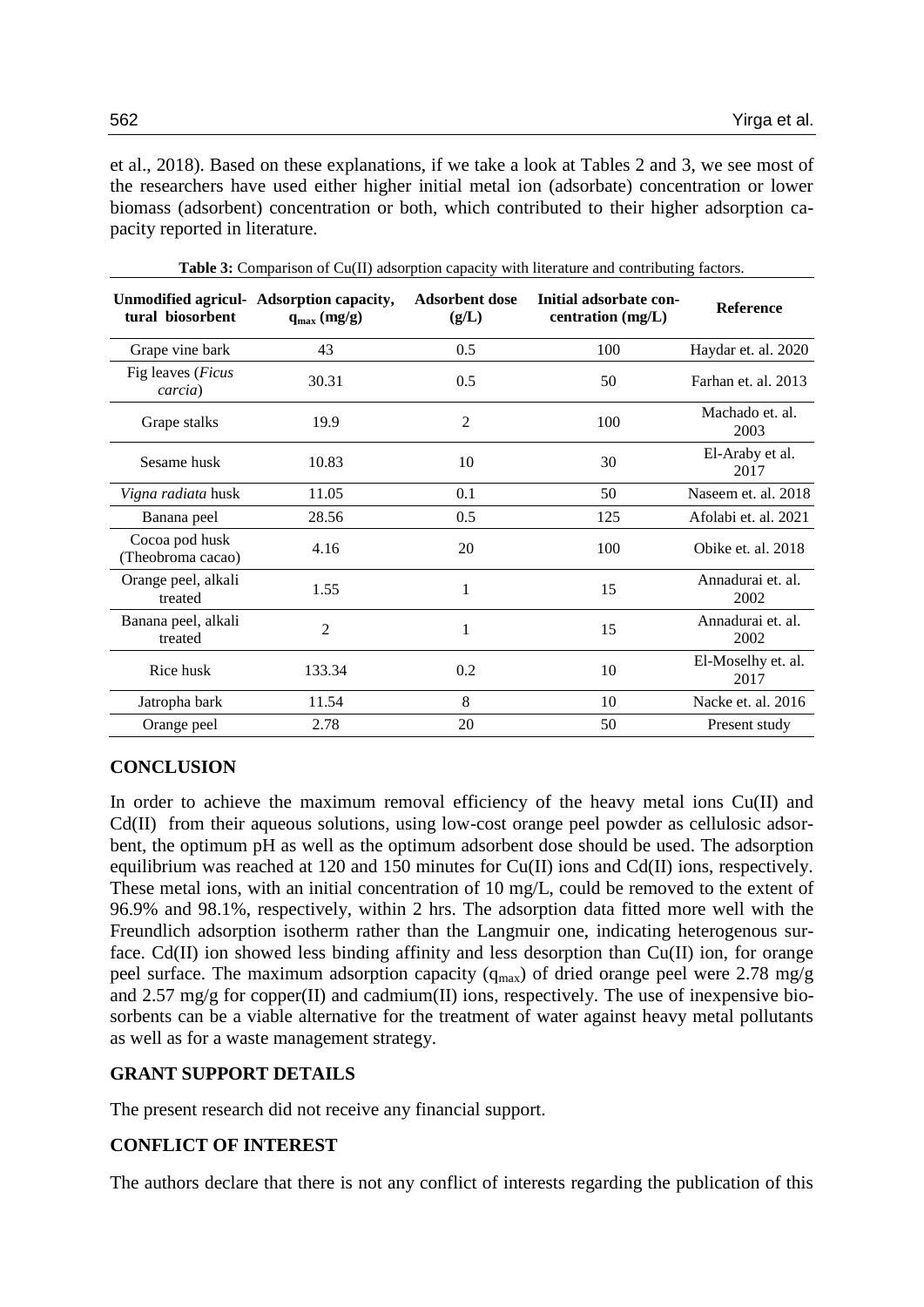manuscript. In addition, the ethical issues, including plagiarism, informed consent, misconduct, data fabrication and/ or falsification, double publication and/or submission, and redundancy has been completely observed by the authors.

### **LIFE SCIENCE REPORTING**

No life science threat was practiced in this research.

### **REFERENCES**

- Afolabi, F. O., Musonge, P. and Bakare, B. F. (2021). Bio-sorption of copper and lead ions in single and binary systems onto banana peels. Cogent Engineering, 8(1); 1886730.
- Ahluwalia, S. S. and Goyal, D. (2007). Microbial and plant derived biomass for removal of heavy metals from wastewater. Bioresource Technology, 98(12); 2243-2257.
- Akesson, A., Julin, B. and Wolk, A. (2008). Long-term dietary cadmium intake and postmenopausal endometrial cancer incidence: a population-based prospective cohort study. Cancer Research, 68(15); 6435-6441.
- Ali, H., Khan, E. and Ilahi, I. (2019). Environmental chemistry and ecotoxicology of hazardous heavy metals: Environmental persistence, toxicity, and bioaccumulation Journal of Chemistry, article ID 6730305, 14 pages. DOI: 10.1155/2019/6730305
- Annadurai, G., Juang, R. S. and Lee, D. J. (2002). Adsorption of heavy metals from water using banana and orange peels. Water Science and Technology, 47(1); 185-190.
- Antunes, W. M., Luna, A. S., Henriques, C. A. and da Costa, A. C. A. (2003). An evaluation of copper biosorption by a brown seaweed under optimized conditions. Electronic J. Biotech., 6(3); 174- 184.
- Brinchi, L., Cotana, F., Fortunati, E. and Kenny, J. M. (2013). Production of nanocrystalline cellulose from lignocellulosic biomass: technology and applications. Carbohydrate Polymers, 94(1); 154- 169.
- Cao, Z., He, Y., Sun, L. and Cao, X. (2011). Removal of heavy metal ions from aqueous solutions by adsorption using modified orange peel as adsorbent. Advanced Materials Research, 236-238; 237-240.
- Chatterjee, A., Dey, T., Sanyal, S. K. and Moulik, S. P. (2001). Thermodynamics of micelle formation and surface chemical behaviour of p-tert-octylphenoxypolyethylene ether (Triton X-100) in aqueous medium. Journal of Surface Science and Technology, 17(1-2); 1-15.
- Czikkely, M., Neubauer, E., Fekete, I., Ymeri, P. and Fogarassy, C. (2018). Review of heavy metal adsorption processes by several organic matters from wastewaters. Water, 10(10); 1377-1392.
- Dash, S., Chaudhuri, H., Gupta, R., Udayabhanu, G. and Sarkar, A. (2017). Fabrication and application of low-cost thiol functionalized coal fly ash for selective adsorption of heavy toxic metal ions from water. Indust. & Engg. Chem. Res., 56(6); 1461-1470.
- Deiana, A. C., Sardella, M. F., Silva, H., Amaya, A. and Tancredi, N. (2009). Use of grape stalk, a waste of the viticulture industry, to obtain activated carbon. J. Hazard. Mater., 172(1); 13-19.
- Dey, T. (2007). Properties of vinyl ester resins containing methacrylated fatty acid comonomer: the effect of fatty acid chain length. Polymer International, 56(7); 853-859.
- Dey, T. (2012). Magnetic nanoparticles and cellulosic nanofibers to remove arsenic and other heavy metals from water. In: Nanotechnology for Water Purification, Universal-Publishers, Florida, pp. 1-28.
- Dey, T. (2013). Cellulosic oleogel as trans-fat substitute: Viscoelastic and structural properties. LWT Food Science and Technology. DOI: 10.1016/j.lwt.2013.07.015
- Dey, T. (2014). Thermal properties of a sustainable cement material: Effect of cure conditions. Ceramics – Silikáty, 58(4); 275-281.
- Dey, T. and Naughton, D. (2017). Cheap non-toxic non-corrosive method of glass cleaning evaluated by contact angle, AFM, and SEM-EDX measurements. Environmental Science and Pollution Research, 24(15); 13373-13383.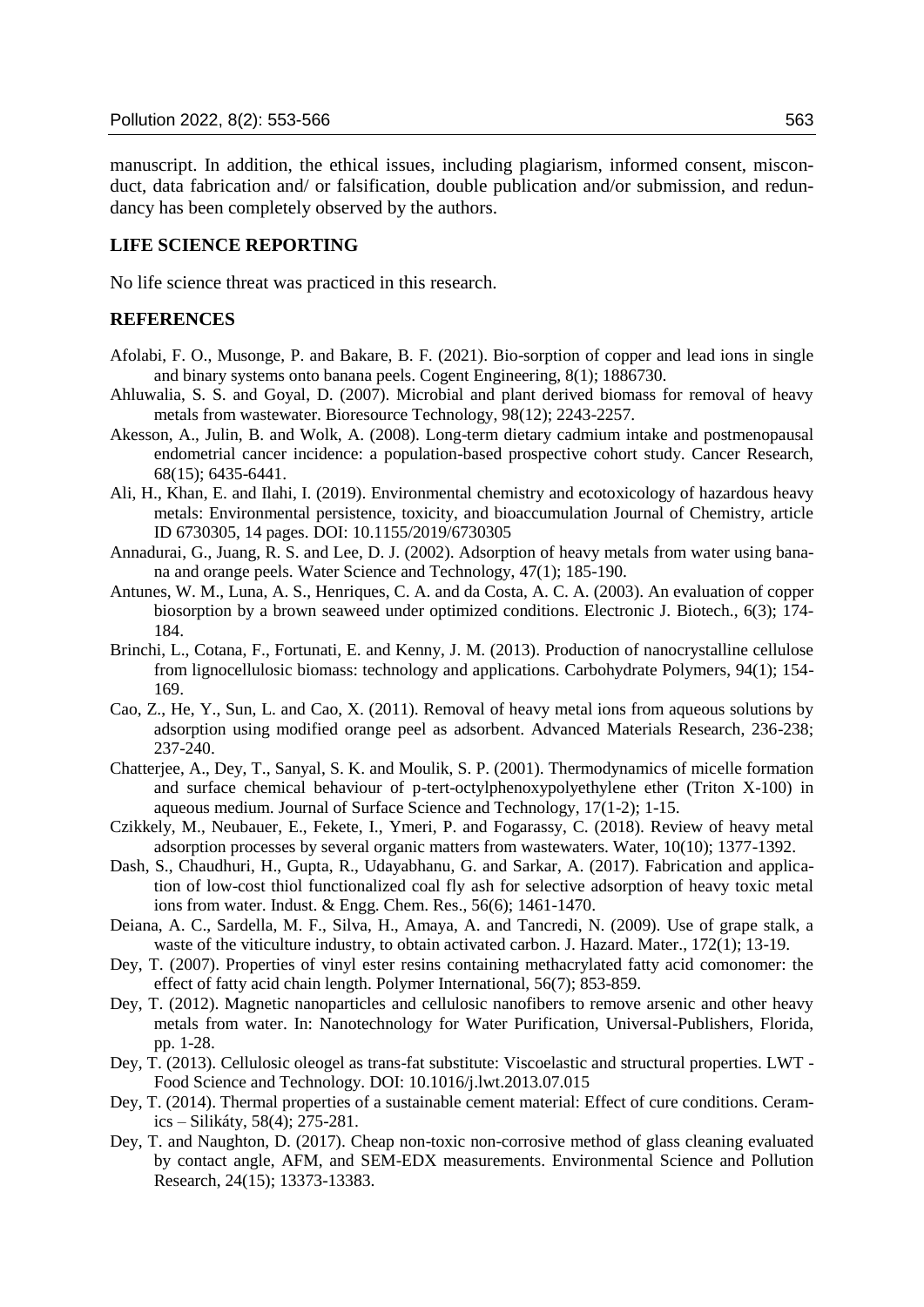- El-Araby, H. A., Ibrahim, A. M. M. A., Mangood, A. H. and Abdel-Rahman, A. A-H. (2017). Sesame husk as adsorbent for copper(II) ions removal from aqueous solution. Journal of Geoscience and Environment Protection, 5(7); 109-152.
- El-Moselhy, K. M., Azzem, M. A., Amer, A. and Al-Prol, A. E. (2017). Adsorption of Cu(II) and Cd(II) from aqueous solution by using rice husk adsorbent. Phys Chem Ind J., 12(2); 109.
- Esposito, A., Pagnanelli, F., Lodi, A., Solisio, C. and Veglio, F. (2001). Biosorption of heavy metals by Sphaerotilus natans: an equilibrium study at different pH and biomass concentrations. Hydrometallurgy, 60(2); 129-141.
- Farhan, A. M., Al-Dujaili, A. H. and Awwad, A. M. (2013). Equilibrium and kinetic studies of cadmium(II) and lead(II) ions biosorption onto Ficus carcia leaves. International Journal of Industrial Chemistry, 4; 24.
- Feng, N-C., Guo, X-Y. and Liang, S. (2009). Kinetic and thermodynamic studies on biosorption of Cu(II) by chemically modified orange peel. Transactions of Nonferrous Metals Society of China, 19(5); 1365-1370.
- Freundlich, H. M. F. (1906). Uber die adsorption in losungen. Zeitschrift für Physikalische Chemie, 57(1); 385-470.
- Ghodbane, I., Nouri, L., Hamdaoui, O. and Chiha, M. (2008). Kinetic and equilibrium study for the sorption of cadmium(II) ions from aqueous phase by eucalyptus bark. J. Hazard. Mater.,  $152(1)$ ; 148-158.
- Ghoneim, M. M., El-Desoky, H. S., El-Moselhy, K. L., Amer, A., El-Naga, E. H. A., Mohamedein, L. I. and Al-Prol, A. E. (2014). Removal of cadmium from aqueous solution using marine green algae, Ulva lactuca. Egyptian Journal of Aquatic Research, 40(3); 235-242.
- Godt, J., Scheidig, F., Grosse-Siestrup, C., Esche, V., Brandenburg, P., Reich, A. and Gronenberg, D. A. (2006). The toxicity of cadmium and resulting hazards for human health. J Occup Med Toxicol., 1; 22.
- Guo, H., Tang, S., Song, Y. and Nan, J. (2018). Adsorptive removal of  $Ni^{2+}$  and  $Cd^{2+}$  from wastewater using a green longan hull adsorbent. Adsorption Science & Technology, 36(1-2); 762-773.
- Hamdaoui, O. (2009). Removal of cadmium from aqueous medium under ultrasound assistance using olive leaves as sorbent. Chemical Engineering and Processing, 48(6); 1157-1166.
- Haydar, S., Farooq, M. U. and Gull, S. (2020). Use of grape vine bark as an effective biosorbent for the removal of heavy metals (copper and lead) from aqueous solutions. Desalination and Water Treatment, 183; 307-314.
- Ho, Y. S. and Mckay, G. (2000). The kinetics of sorption of divalent metal ions onto sphagnum moss peat. Water Res., 34(3); 735-742.
- Ho, Y-S. and Ofomaja, A. E. (2006). Biosorption thermodynamics of cadmium on coconut copra meal as biosorbent. Biochemical Engineering Journal, 30(2); 117-123.
- Iqbal, M. and Edyvean, R. G. J. (2005). Loofa sponge immobilized fungal biosorbent: a robust system for cadmium and other dissolved metal removal from aqueous solution. Chemosphere, 61(4); 510-518.
- Iqbal, M., Saeed, A. and Zafar, S. I. (2007). Hybrid biosorbent: an innovative matrix to enhance the biosorption of Cd(II) from aqueous solution. J. Hazard. Mater., 148(1-2); 47-55.
- Jak, R. G., Maas, J. L. and Scholten, M. C. Th. (1996). Evaluation of laboratory derived toxic effect concentrations of a mixture of metals by testing freshwater plankton communities in enclosure. Water Res., 30(5); 1215-1227.
- Jaramillo, J., Gómez-Serrano, V. and Álvarez, P. M. (2009). Enhanced adsorption of metal ions onto functionalized granular activated carbons prepared from cherry stones. J. Hazard Mater., 161(2- 3); 670-676.
- Juang, R. S., Wu, F. C. and Tseng, R. L. (1997). The ability of activated clay for the adsorption of dyes from aqueous solutions. Environmental Technology, 18(5); 525-531.
- Karlsen, V., Heggset, E. B. and Sorlie, M. (2010). The use of isothermal titration calorimetry to determine the thermodynamics of metal ion binding to low-cost sorbents. Thermochimica Acta, 501(1-2); 119-121.
- Kumar, U. and Bandyopadhyay, M. (2006). Sorption of cadmium from aqueous solutions using pretreated rice husk. Bioresour. Technol., 97(1); 104-109.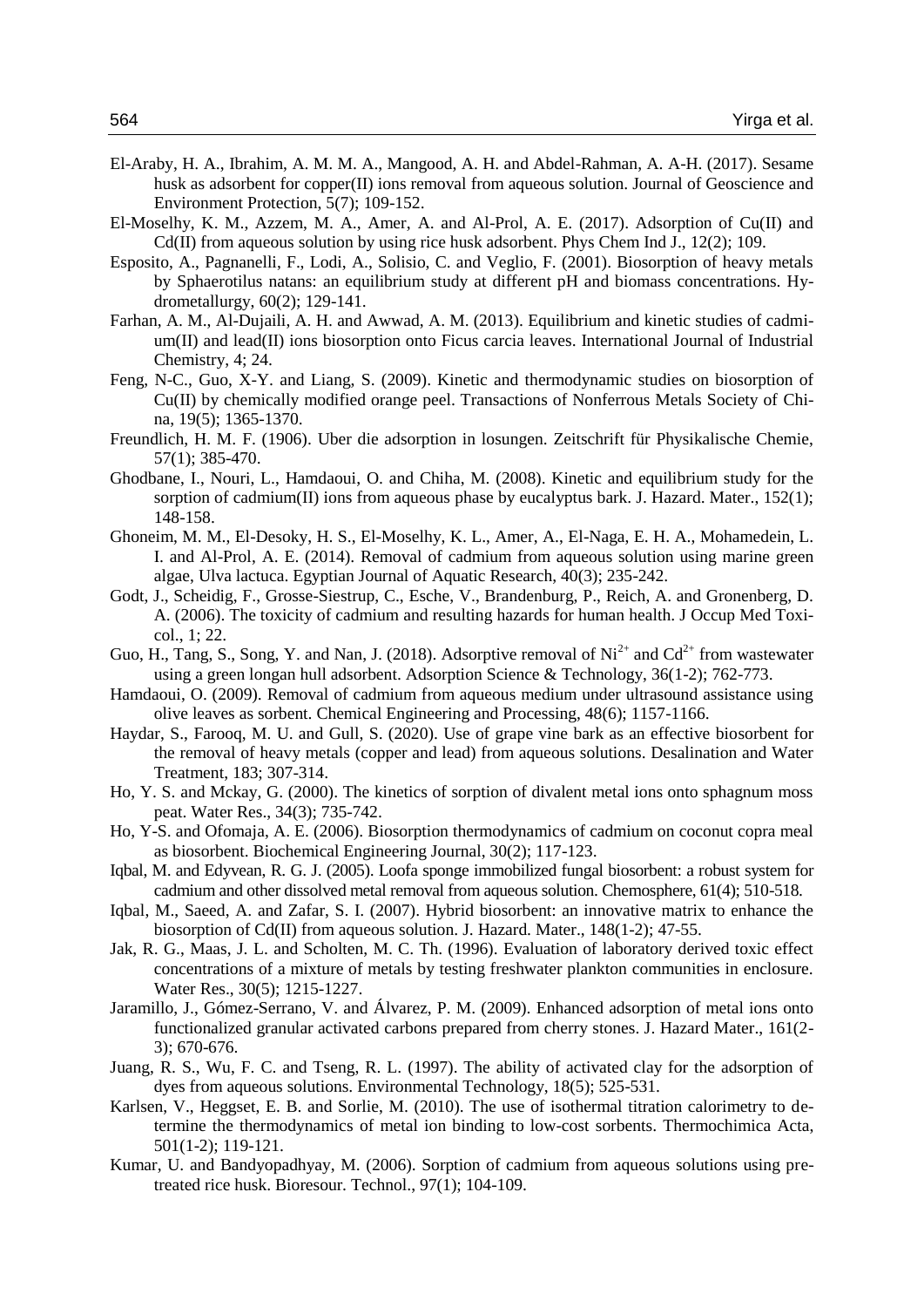- Langmuir, I. (1918). The adsorption of gases on plane surface of glass, mica and platinum. J. Amer. Chem. Soc., 40(9); 1361-1403.
- Larous, S., Meniai, A-H. and Bencheikh Lehocine, M. (2005). Experimental study of the removal of copper from aqueous solutions by adsorption using sawdust. Desalination, 185(1-3); 483-490.
- Li, X., Tang, Y., Xuan, Z., Liu, Y. and Luo, F. (2007). Study on the preparation of orange peel cellulose adsorbents and biosorption of  $Cd^{2+}$  from aqueous solution. Sep. Puri. Technol., 55(1); 69– 75.
- Li, Z. and Ge, Y. (2018). Application of lignin and its derivatives in adsorption of heavy metal ions in water: a review. ACS Sustainable Chemistry & Engineering, 6(5); 7181-7192.
- Liu, X., Xu, X., Dong, X. and Park, J. (2019). Adsorption characteristics of cadmium ions from aqueous solution onto pine sawdust biomass and biochar. BioResources, 14(2); 4270-4283.
- Lucaci, A. R., Bulgariu, D., Popescu, M-C. and Bulgariu, L. (2020). Adsorption of Cu(II) ions on adsorbent materials obtained from marine red algae Callithamnion corymbosum sp. Water, 12(2); 372.
- Machado, R., Santos, C., Correia, M. J. N. and Carvalho, J. R. (2003). Biosorption of copper by grape stalks and pine bark biomasses. European Journal of Mineral Processing and Environmental Protection, 3(1); 108-118.
- Nacke, H., Goncalves Jr, A. C., Campagnolo, M. A., Coelho, G. F., Schwantes, D., dos Santos, M. G., Briesch Jr, D. L. and Zimmermann, J. (2016). Adsorption of Cu (II) and Zn (II) from water by Jatropha curcas L. as biosorbent. Open Chem., 14(1); 103-117.
- Naeem, M. A., Imran, M., Amjad, M., Abbas, G., Tahir, M., Murtaza, B., Zakir, A., Shahid, M., Bulgariu, L. and Ahmad, I. (2019). Batch and column scale removal of cadmium from water using raw and acid activated wheat straw biochar. Water, 11(7); 1438.
- Naiya, T. K., Chowdhury, P., Bhattacharya, A. K. and Das, S. K. (2009). Saw dust and neem bark as low-cost natural biosorbent for adsorptive removal of  $Zn(\Pi)$  and  $Cd(\Pi)$  ions from aqueous solutions. Chemical Engineering Journal, 148(1); 68-79.
- Naseem, K., Huma, R., Shahbaz, A., Jamal, J., Rehman, M. Z. U., Sharif, A., Ahmed, E., Begum, R., Irfan, A., Al-Sehemi, A. G. and Farooqi, Z. H. (2018). Extraction of heavy metals from aqueous medium by husk biomass: adsorption isotherm, kinetic and thermodynamic study. Zeitschrift für Physikalische Chemie, 233(2); 201-223.
- do Nascimento, K. K. R., Vieira, F. F., de Almeida, M. M., da S Buriti, J., Barros, A. J. M. and de Oliveira, R. J. (2019). Use of sweet 'Pêra' peel as an adsorbent in the treatment of textile effluents. R. Bras. Eng. Agríc. Ambiental, 23(9); 716-722.
- Obike, A. I., Igwe, J. C., Emeruwa, C. N. and Uwakwe, K. J. (2018). Equilibrium and kinetic studies of Cu (II), Cd (II), Pb (II) and Fe (II) adsorption from aqueous solution using cocoa (Theobroma cacao) pod husk. J. Appl. Sci. Environ. Manage., 22(2); 182-190.
- Ricou-Hoeffer, P., Lecuyer, I. and Le Cloirec, P. (2001). Experimental design methodology applied to adsorption of metallic ions onto fly ash. Water Research, 35(4); 965-976.
- Saravanan, R. and Ravikumar, L. (2015). The use of new chemically modified cellulose for heavy metal ion adsorption and antimicrobial activities. Journal of Water Resource and Protection, 7(6); 530-545.
- Stylianou, M. A., Hadjiconstantinou, M. P., Inglezakis, V. J., Moustakas, K. G. and Loizidou, M. D. (2007). Use of natural clinoptilolite for the removal of lead, copper and zinc in fixed bed column. J. Hazard. Mater., 143(1-2); 575-581.
- Vieira, M. G. A., de Almeida Neto, A. F., Carlos da Silva, M. G., Nóbrega, C. C. and Melo Filho, A. A. (2012). Characterization and use of in natura and calcined rice husks for biosorption of heavy metals ions from aqueous effluents. Braz. J. Chem. Eng., 29(3); 619–634.
- Wang, F., Pan, Y., Cai, P., Guo, T. and Xiao, H. (2017). Single and binary adsorption of heavy metal ions from aqueous solutions using sugarcane cellulose-based adsorbent. Bioresour. Technol., 241; 482-490.
- Xie, Z., Guan, W., Ji, F., Song, Z. and Zhao, Y. (2014). Production of biologically activated carbon from orange peel and landfill leachate Subsequent treatment technology. Journal of Chemistry, article ID 491912, 9 pages.